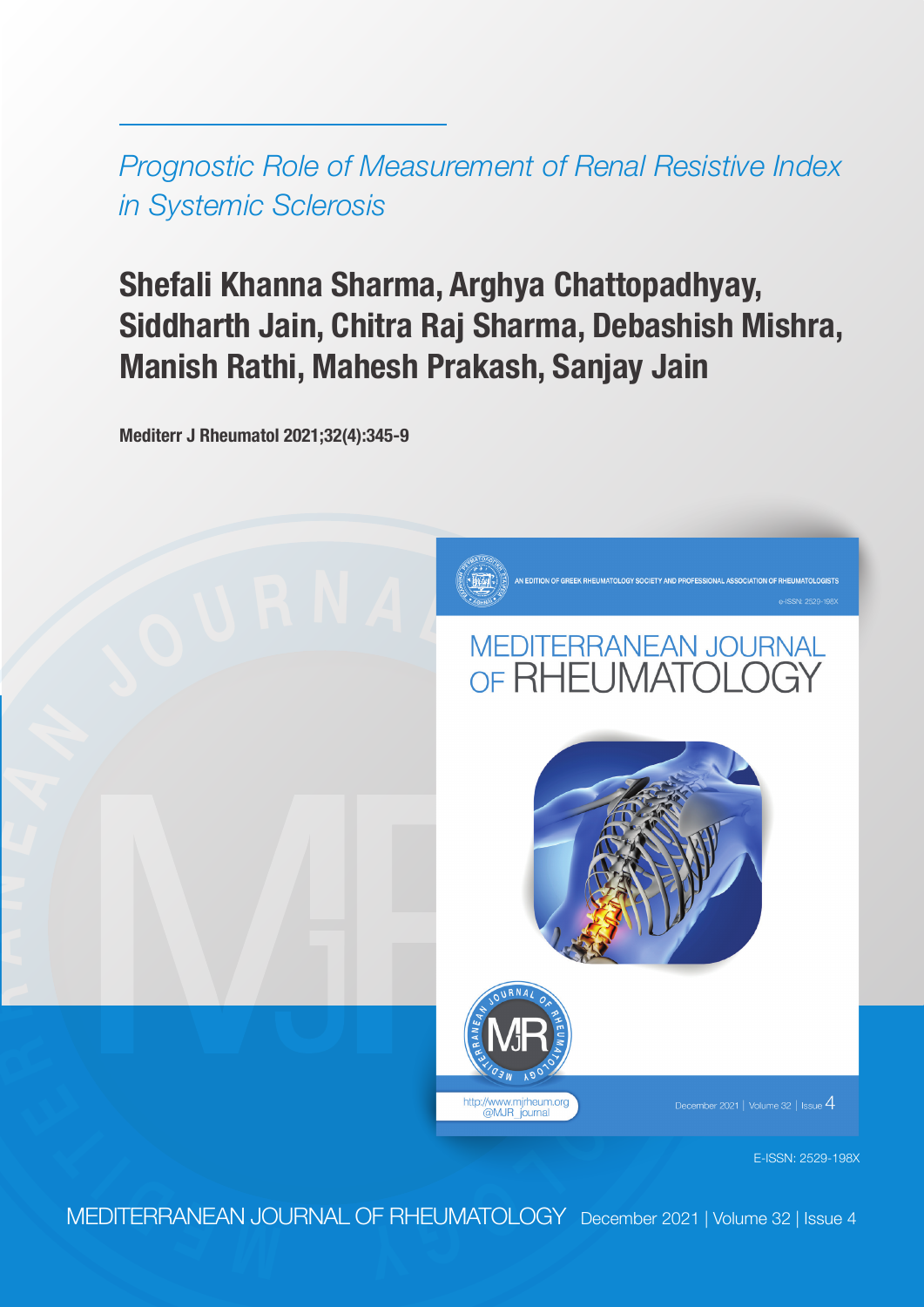

**©Sharma SK, Chattopadhyay A, Jain S, Sharma CR, Mishra D, Rathi M, Prakash M, Jain S.**

**This work is licensed**<br>under a Creative Cor **under a Creative Commons Attribution 4.0 International License.**



## **Prognostic Role of Measurement of Renal Resistive Index in Systemic Sclerosis**

## $\boldsymbol{\mathsf{Shefali}}$  Khanna Sharma\*<sup>1</sup>, Arghya Chattopadhyay\*<sup>1</sup>, Siddharth Jain<sup>1</sup>, Chitra Raj Sharma<sup>2</sup>, Debashish **Mishra1 , Manish Rathi3 , Mahesh Prakash4 , Sanjay Jain1**

*\*These authors contributed equally*

<sup>1</sup>Clinical Immunology and Rheumatology Division; <del>2Department of Internal Medicine; 3Department of Nephrology;<br>4Department of Badiodiagnosis, Postgraduate Institute of Medical Education and Besearch, Chandigarb, India</del> Department of Radiodiagnosis, Postgraduate Institute of Medical Education and Research, Chandigarh, India

#### **ABSTRACT**

**Objective:** The spectrum of vascular involvement in systemic sclerosis (SSc) includes digital ulcers, gangrene, Raynaud's phenomenon, renovascular disease, and pulmonary hypertension (PH). Recognition of markers of subclinical vascular disease in SSc is an area of active research, but such studies are limited. This study assesses the role of measurement of the renal resistive index (RRI) as an early marker of renal and systemic vasculopathy. It is a step forward towards examining the possibility of a "unified vascular phenotype' in SSc. **Methods:** In this single-centre prospective study, RRI was calculated for SSc patients >18 years age. Elevated RRI (>0.7) was correlated with renal function (eGFR and proteinuria) and systemic vasculopathy manifestations like digital ulcers, digital infarcts, and PH. **Results:** A total of 73 patients with mean (SD) age 41.8(10.9) years were included. Mean (SD) RRI in the right and left renal artery was 0.65(0.08) and 0.66(0.07), respectively. 16 (21.9%) patients had elevated RRI (>0.7). A strong negative correlation was noted between elevated RRI and eGFR (r= -0.96, p=0.03). The percentage of patients with overt proteinuria was higher in the group with elevated RRI (20% versus 7%) (p=0.16). Similarly, digital ulcers (56% vs 33%) and digital pitting (50% vs 35%.) were numerically higher in the group with raised RRI, although statistical significance was not reached because of small numbers (p=0.09 and 0.28, respectively). No correlation of RRI with PH was identified. **Conclusion:** RRI correlates well with asymptomatic renal dysfunction and holds promise in the assessment of systemic vasculopathy. However, validation in studies with a larger sample size is needed.

*Mediterr J Rheumatol 2021;32(4):345-9* https://doi.org/10.31138/mjr.32.4.345

Article Submitted: 29 Sep 2020; Revised Form: 6 Jun 2021; Article Accepted: 3 Sep 2021; Available Online: 27 Dec 2021

#### **Corresponding Author:**

Shefali Khanna Sharma Additional Professor, Department of Internal Medicine Clinical Immunology and Rheumatology Division 4th floor, F-Block, Nehru Hospital Postgraduate Institute of Medical Education and Research, Sector-12 Chandigarh 160012 India Tel.: +91 941 737 2439 E-mail: sharmashefali@hotmail.com Keywords: vasculopathy, systemic sclerosis, renal resistive index, renal doppler indices, pulmonary hypertension, digital ulcers, proteinuria

#### **KEY MESSAGES:**

- 1. Renal resistive index (RRI) correlates well with subclinical renal disease in systemic sclerosis.
- 2. RRI is a promising non-invasive surrogate for assessment of systemic vasculopathy in systemic sclerosis.

#### **INTRODUCTION**

Systemic sclerosis (SSc) is a chronic multisystem autoimmune disorder typified by inflammation, vasculopathy and fibrosis occurring concurrently in skin and internal organs.<sup>1</sup> The spectrum of vascular involvement in SSc is diverse,

345 Cite this article as: Sharma SK, Chattopadhyay A, Jain S, Sharma CR, Mishra D, Rathi M, Prakash M, Jain S. Prognostic Role of Measurement of Renal Resistive Index in Systemic Sclerosis. Mediterr J Rheumatol 2021;32(4):345-9.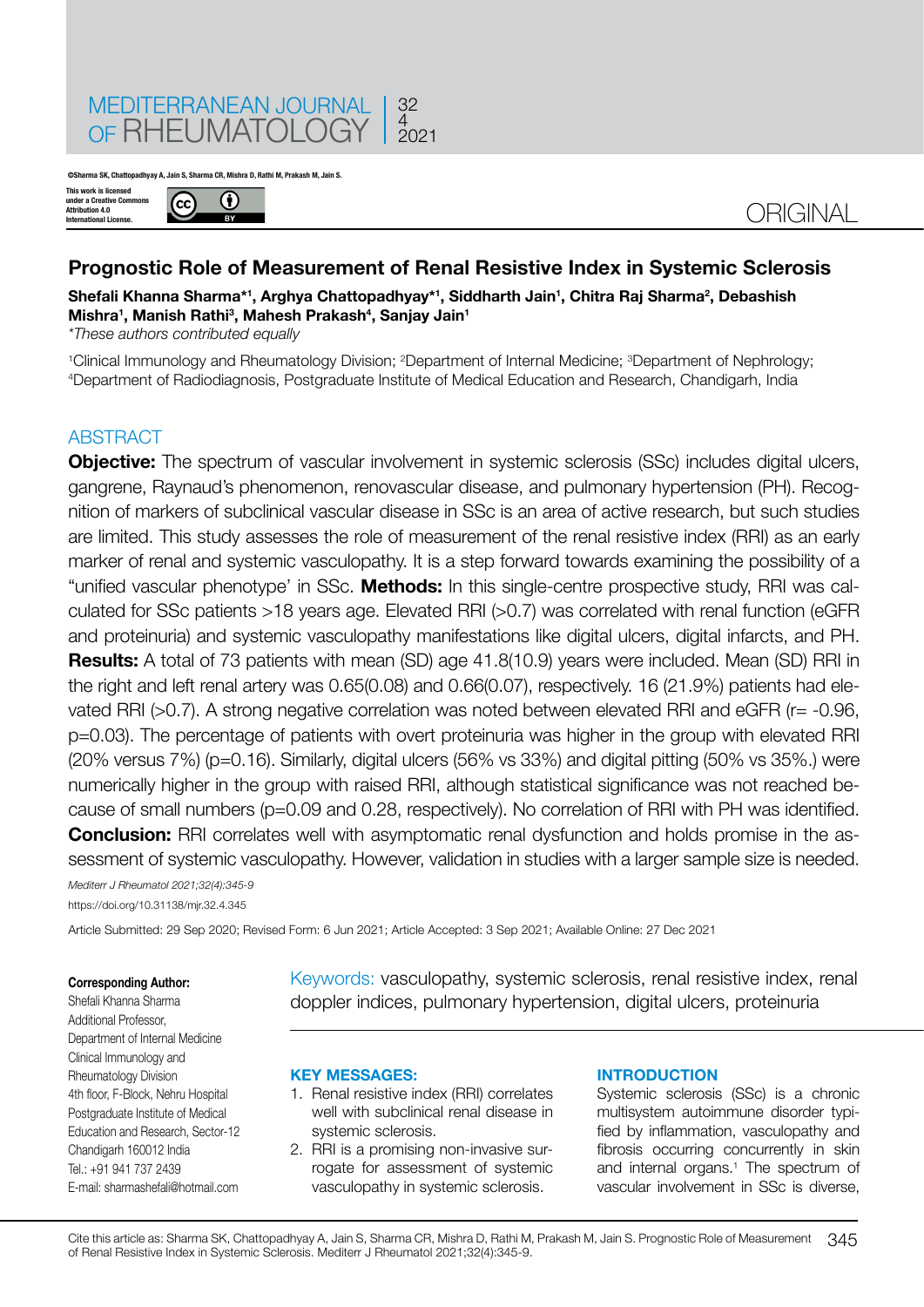leading to varied clinical manifestations like Raynaud's phenomenon, digital ulcers or gangrene, pulmonary hypertension (PH), and renal disease. However, once clinically evident vasculopathy develops, the disease process is often irreversible. Thus, recognizing markers of subclinical vascular disease is a research interest of priority in SSc. Studies to this end have been limited. Sub-nephrotic proteinuria and renal doppler indices hold promise in this regard. Renal resistive index (RRI) estimated by doppler has established utility in ascertaining renovascular damage in non-obstructive renal diseases, where it correlates with renal function and biopsy findings.<sup>2</sup> Preliminary work in RRI in SSc has shown a correlation of raised RRI with longer disease duration,<sup>3</sup> advanced nailfold capillary changes<sup>4</sup> and a higher likelihood of development of digital ulcers.<sup>5</sup> However, its correlation with renal function (creatinine clearance) has been conflicting.3,4,6 Its correlation with PH has never been evaluated. Ethnic differences have also been proposed.

The present study was conducted to calculate RRI in our Indian SSc patient cohort and assess its prognostic utility through correlation with renal function and features of systemic vasculopathy like digital ulceration, gangrene and PH.

#### **MATERIALS AND METHODS**

This single-centre prospective study recruited consecutive patients of SSc aged ≥18 years meeting the American College of Rheumatology/European League Against Rheumatism 2013 classification criteria<sup>7</sup> from Rheumatology Clinic of the Postgraduate Institute of Medical Education and Research, Chandigarh, a tertiary care institution in North India, between July 2015 to October 2016. Patients with overlap syndromes, diabetes mellitus, pre-existing renal disease, acute febrile illness and pregnancy were excluded. Ultrasound doppler of the kidneys was done using a Philips 14-22 scanner (Philips India Limited, Haryana, India) using a curvilinear probe. RRI was calculated adjacent to medullary pyramids at the level of the interlobar or arcuate arteries.<sup>8</sup> RRI>0.70 was considered elevated.6,8 Estimation of glomerular filtration rate (eGFR) was done using the Chronic Kidney Disease Epidemiology Collaboration (CKD-EPI) equation. A diagnosis of pulmonary hypertension (PH) was made based on clinical and transthoracic echocardiographic findings. Microalbuminuria was defined as 24-hour-urine-albumin 30-300mg/day; overt proteinuria was defined as 24-hour-urine-protein >300 mg/day.

The study was approved by the Institutional Ethics Committee and the principles of the 1964 Helsinki declaration were adhered to.

#### *Statistical analysis*

Statistical analysis was done using the Statistical Package for Social Sciences (SPSS Inc., Chicago, IL, version 20). Continuous variables were summarized as mean and standard deviation. Categorical variables were summarised as frequencies and proportions. Kolmogorov Smirnov test was used for normality testing. T-test and Mann Whitney U test were used for comparison of means in normally distributed and skewed data respectively. Proportions were compared using Chi square or Fisher's exact test as applicable. Pearson or Spearman correlation coefficients were calculated for ascertaining correlation between variables. All statistical tests were two-sided and a P value  $\leq 0.05$  was considered statistically significant.

#### **RESULTS**

Total 84 patients were screened, of which 11 were excluded due to poor breath holding or unwillingness to participate in the study. 73 patients were included in the final analysis. 67 (92%) of them were females. Mean (SD) age of the population was 41.8 (10.9) years. Mean (SD) duration of illness was 6.6 (5.1) years. Mean (SD) BMI was 22.7 (3.6) kg/m<sup>2</sup>. Baseline demographic and clinical features were similar in SSc patients with elevated RRI versus normal RRI (**Table 1**). ANA was done in 84 patients and was positive in 98.8% of patients (83 out of 84). The most common pattern observed in the present study was AC 29 (26.2%).9

The mean RRI in the right and left renal artery was 0.65±0.08 and 0.66±0.07, respectively. 16 (21.9%) patients had increased RRI (>0.7). 14 (19%) patients had low eGFR (CKD-EPI) (**Table 1**). A strong negative correlation was noted between elevated RRI and eGFR  $(r=-0.96, p=0.03)$ . However, on multivariate analysis, the significance was lost, likely due to small number of patients in the current cohort. Overt proteinuria was seen in 7 (9.6%) patients and microalbuminuria was noted in 5 (6.8%) patients. Of the seven patients with overt proteinuria, six had normal eGFR. Percentage of patients with overt proteinuria was higher in the group with elevated RRI (20% versus 7%) (p=0.16) (**Table 2**). Data on pulmonary arterial pressures was available for 60 patients in our cohort. Of these, 17 patients (28%) had PH. No correlation of elevated RRI with PH was identified (**Table 2**). Digital ulcers and digital infarcts or pitted scars were seen in 28 (38%) patients each. Both digital ulcers (56% vs 33%) and digital pitted scars (50% vs 35%) were numerically higher in the group with elevated RRI, although statistical significance was not reached (p=0.09 and 0.28 respectively) (**Table 2**).

## **DISCUSSION**

Vasculopathy is a vital pathogenic process in SSc, responsible for varied clinical manifestations like renal dysfunction, pulmonary hypertension, Raynaud's phenomenon, cutaneous ulcers and digital gangrene. Renal dysfunction and/or gross proteinuria in SSc occurs in the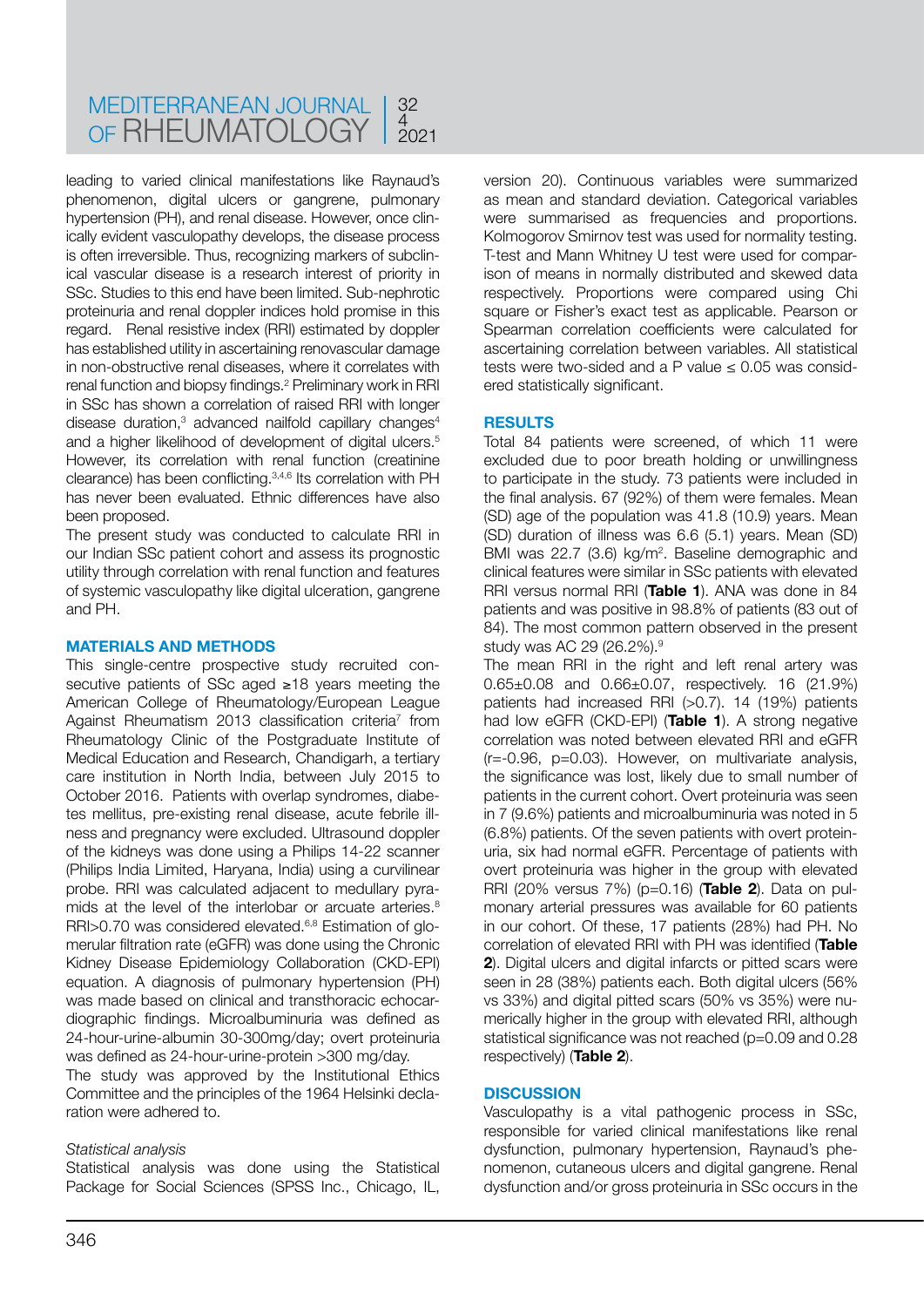|                     | Normal (n=57)      | Increased RRI(n=16) | P value |
|---------------------|--------------------|---------------------|---------|
| Age                 | $40.491 \pm 10.08$ | $46.43 \pm 12.81$   | 0.0540  |
| Female              | 53 (93%)           | 15 (93.8%)          | 1.000   |
| Duration of illness | $6.930 + 5.68$     | $5.438 \pm 3.82$    | 0.324   |
| BMI                 | $22.66 \pm 3.61$   | $22.731 \pm 3.55$   | 0.945   |
| Dysphagia           | 22 (38.6%)         | 7 (43%)             | 0.7521  |
| Dyspnoea            | 38(66.7%)          | 9(56%)              | 0.4329  |
| Skin                | 55 (96.5%)         | 15 (93.8%)          | 0.6323  |
| Sclerodactyly       | 42 (73.7%)         | 13 (81.3%)          | 0.5358  |
| Digital infarct     | 20 (35.1%)         | $8(50\%)$           | 0.2821  |
| Puffy finger        | 19 (33.3%)         | 9(56.3%)            | 0.0968  |
| Steroid             | 43(75.4%)          | 13 (81.3%)          | 0.6242  |
| Cyclophosphamide    | 44 (77.2%)         | 10 (62.5%)          | 0.2396  |
| Nifedipine          | 22 (38.6%)         | 3(18.8%)            | 0.1431  |
| <b>Tadalafil</b>    | 11 (19.3%)         | 6(37.5%)            | 0.1307  |
| Steroid             | 49 (86%)           | 13 (81.3%)          | 0.6443  |

**Table 1.** Comparative demography, clinical features and treatment used amongst patients with normal vs. raised RRI.

setting of advanced renal vasculopathy, usually when the underlying disease process has crossed the stage of reversibility. Identification of markers of subclinical disease thus assumes great importance in SSc. Studies to this end have been limited so far. RRI, a non-invasive tool to assess intrarenal vasculature and tubulointerstitial compartment, offers hope for detection of subclinical renal disease. Owing to shared pathogenetic mechanisms, the authors believe that ascertainment of vasculopathic process at one site (renal, in the present study) could hypothetically be a surrogate marker of the extent or severity of vasculopathy at other sites, as assessed in the present study.

Campto et al. found PH in SSc to be associated with renal dysfunction, with a low eGFR leading to a threefold increased risk of mortality in SSc-PH.10 Whether this association is by virtue of cardiorenal syndrome produced by PH-related cardiac dysfunction, or is due to a common underlying pathogenetic mechanism (ie, vasculopathy) is unknown. This study is probably the first attempt to look for an association between PH and subclinical renal disease assessed by RRI. No correlation of

**Table 2.** Correlation of elevated renal resistive index (RRI) with systemic vasculopathic manifestations, estimated GFR and proteinuria.

| <b>Parameter</b>                                  | <b>Renal Resistive Index</b> |                    | <b>P-value</b> |
|---------------------------------------------------|------------------------------|--------------------|----------------|
|                                                   | Elevated (>0.7)              | Normal $(0.7)$     |                |
| Digital ulcer $(\%)$ (n=73)                       | 9/16(56.3%)                  | 19/57 (33.3%) 0.09 |                |
| Digital infarct $(\%)$ (n=73)                     | 8/16 (50%)                   | 20/57 (35.1%) 0.28 |                |
| Pulmonary Hypertension (%) (n=60)                 | 4/13 (30.8%)                 | 13/47 (27.7%) 0.95 |                |
| Proteinuria (%) (n=71)                            | 3/15(20%)                    | $4/56(7.1\%)$ 0.16 |                |
| eGFR ( $mL/min/1.73$ m <sup>2</sup> )<br>$(n=73)$ |                              |                    | 0.03           |
| $\sim$ >90                                        | 10 (62.5%)                   | 49 (86%)           |                |
| 60-89<br>$\mathbf{m}$                             | 2(12.5%)                     | 8(14%)             |                |
| $-30-59$                                          | 2(12.5%)                     |                    |                |
| $\sim$ <30                                        | 2(12.5%)                     |                    |                |

eGFR: estimated glomerular filtration rate.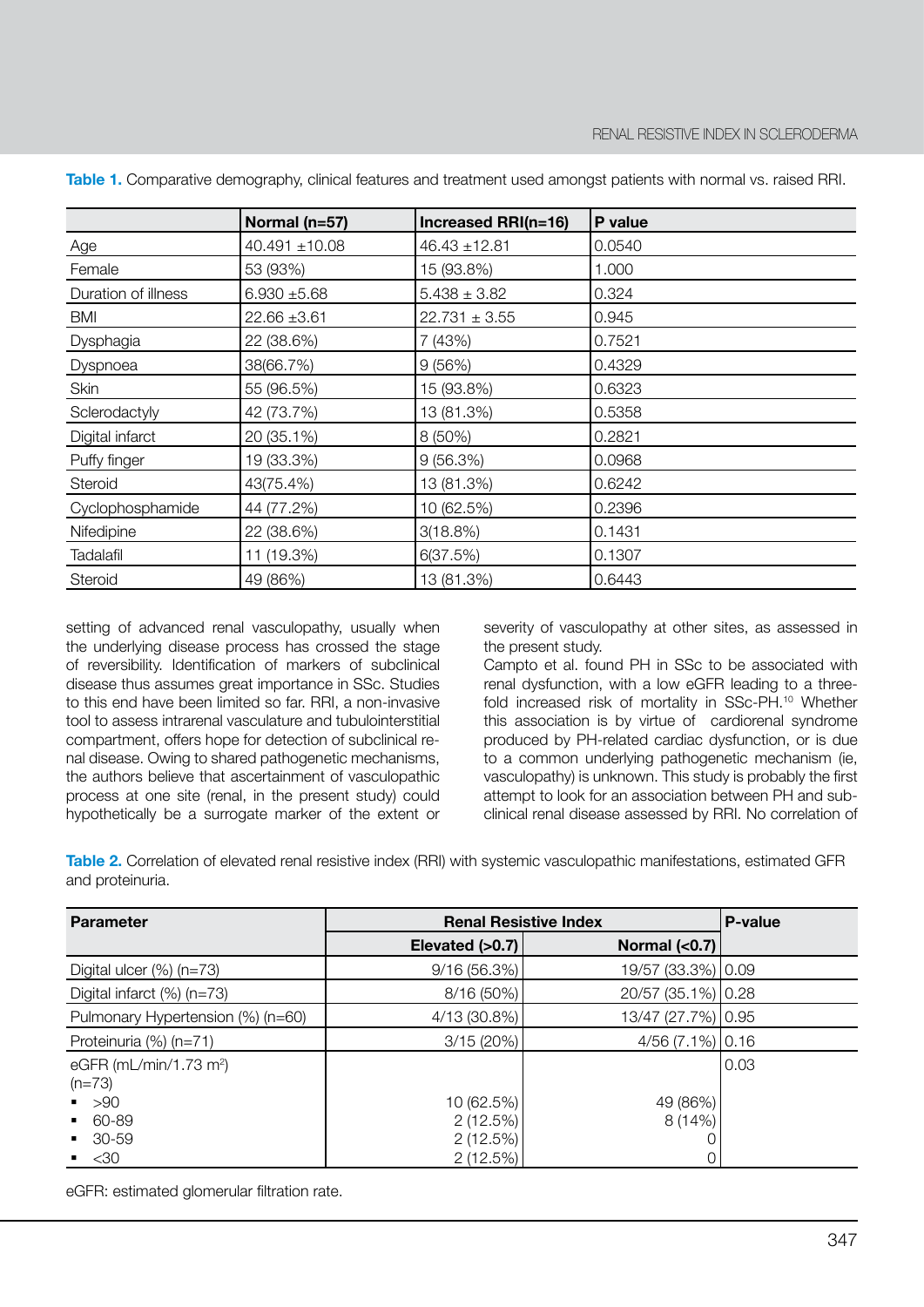PH with raised RRI was noted. However, limitation of the current study was PH assessed by echocardiography only. The etiopathogenesis of PH in SSc is multifactorial - vasculopathy of small pulmonary arteries (Group 1), ILD (Group 3), myocardial fibrosis (Group 2) or pulmonary veno-occlusive disease.11 The lack of correlation of PH with RRI (which assesses only the vasculopathic component of PH) could be reflective of this multifactorial causation, as well as the inherent limitations of estimation of PH by echocardiography.12

Conflicting data exist regarding correlation of RRI with renal function in SSc. No correlation with creatinine clearance was noted in an initial study by Rivolta et al.<sup>3</sup> however subsequent studies have demonstrated a negative correlation between GFR and renal doppler indices.4,6,13 In the present study, a strong negative correlation was noted. In a follow-up study of 4.1 years, no decline in renal function was noted despite increased intraarterial stiffness as measured by renal doppler indices.<sup>6</sup> RRI might thus be an early marker of subclinical renal involvement, even before the appearance of proteinuria.

In our cohort, patients with raised RRI had a higher prevalence of digital ulceration and pitting reflecting an underlying systemic vasculopathy, although statistical significance was not reached, because of the small sample size. This echoes with the results of two previously published studies.4,5 Nailfold capillaroscopy changes were not assessed in the present study.

Asymptomatic renal function impairment (proteinuria or low eGFR) is seen variably in 10-55% patients of SSc.<sup>14</sup> However, the significance of proteinuria and microalbuminuria is uncertain, with some studies calling them "benign and non-progressive", whilst others believe them to be a reflection of renal functional reserve.<sup>14</sup> Seiberlich et al. noted intermediate-weight proteinuria in SSc, which correlated with increased blood pressure, gastrointestinal and pulmonary involvement.15 Attempts at correlation between proteinuria and RRI in SSc have been minimalistic. In the present study, the proportion of patients with overt proteinuria was higher in the group with elevated RRI (20% versus 7.1%), although statistical significance was not reached because of small numbers. The prevalence of proteinuria in our study was comparatively low, due to inclusion of limited cutaneous SSc, exclusion of diabetes, pregnancy, absence of penicillamine use and ethnic differences in renal involvement in Asian SSc patients.16

In a study by Gigante A et al. has shown changes of RRI over time correlated with different vascular complications.17 Thus, measurement of RRI holds promise for assessment of subclinical renal and systemic vasculopathy in SSc, and needs to be validated in larger prospective studies.

It is important to note that many hemodynamic, physiological, and disease-related factors influence the intrarenal arterial Doppler waveforms, thus limiting the utility and external validity of renal vascular doppler indices.<sup>8</sup> The variability produced by these physiological and pathological factors may explain the discrepant direction and strength of correlation seen in different studies.

The strength of the present study lies in its comprehensive attempt at correlation of RRI with most systemic vasculopathic manifestations in patients of SSc. This is the first study to examine correlation between PH and RRI. However, this study has limitations- a relatively small sample size leading to statistically insignificant results, use of echocardiography for PH assessment and unavailability of nailfold capillaroscopy changes.

#### **CONCLUSION**

RRI correlates well with asymptomatic renal dysfunction and is a promising tool for assessment of systemic vasculopathy in systemic sclerosis. However, validation in studies with larger sample size is needed.

#### **CONFLICT OF INTEREST**

The authors declare no conflict of interest.

#### **REFERENCES**

- 1. Campbell PM, LeRoy EC. Pathogenesis of systemic sclerosis: a vascular hypothesis. Semin Arthritis Rheum;1975;4:351-68.
- 2. Platt JF, Ellis JH, Rubin JM, DiPietro MA, Sedman AB. Intrarenal arterial Doppler ultrasonography in patients with non-obstructive renal disease: Correlation of resistive index with biopsy findings. AJR Am J Roentgenol 1990;154:1223-27.
- 3. Rivolta R, Mascagni B, Berruti V, Quarto Di Palo F, Elli A, Scorza R, et al. Renal vascular damage in systemic sclerosis patients without clinical evidence of nephropathy. Arthritis Rheum 1996;39:1030-4.
- 4. Rosato E, Gigante A, Barbano B, Cianci R, Molinaro I, Rossi C, et al. Intrarenal hemodynamic parameters correlate with glomerular filtration rate and digital microvascular damage in patients with systemic sclerosis. Semin Arthritis Rheum 2012;41:815-21.
- 5. Rosato E, Barbano B, Gigante A,Molinaro I, Quarta S, Pisarri S, et al. Increased Intrarenal Arterial Stiffness May Predict the Occurrence of New Digital Ulcers in Systemic Sclerosis. Arthritis Care Res 2014;66:1380-5.
- 6. Rosato E, Gigante A, Barbano B, Gasperini ML, Cianci R, Muscaritoli M. Prognostic Factors of Renal Involvement in Systemic Sclerosis. Kidney Blood Press Res 2018;43:682-9.
- 7. van den Hoogen F, Khanna D, Fransen J, Johnson SR, Baron M, Tyndall A, et al. 2013 classification criteria for systemic sclerosis: an American College of Rheumatology/European League against Rheumatism collaborative initiative. Arthritis Rheum 2013;65:2737-47.
- 8. Tublin ME, Bude RO, Platt JF. The resistive index in renal Doppler sonography: where do we stand? Am J Roentgenol 2003;180:885-92.
- 9. Damoiseaux J, Andrade LEC, Carballo OG, Conrad K, Francescantonio PLC, Fritzler MJ, et al. Clinical relevance of HEp-2 indirect immunofluorescent patterns: the International Consensus on ANA patterns (ICAP) perspective. Ann Rheum Dis 2019;78:879-89.
- 10. Campo A, Mathai SC, Le Pavec J, Zaiman AL, Hummers LK, Boyce D, et al. Hemodynamic predictors of survival in scleroderma-related pulmonary arterial hypertension. Am J Respir Crit Care Med 2010;182:252-60.
- 11. Launay D, Sobanski V, Hachulla E, Humbert M. Pulmonary hypertension in systemic sclerosis: different phenotypes. Eur Respir Rev